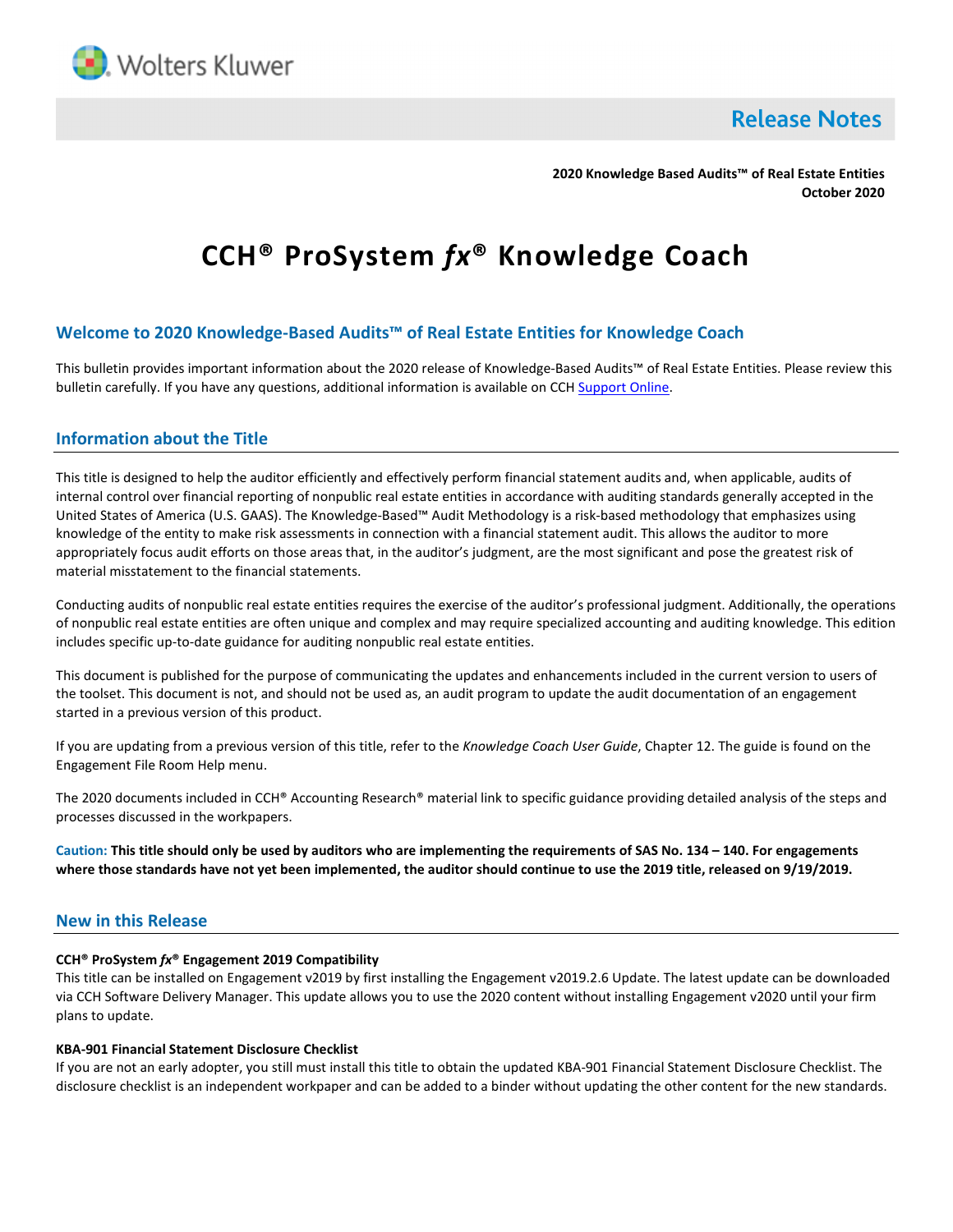After installing, if you choose not to release the title, there are three options for inserting the updated disclosure checklist into a binder:

**Note:** Each of these options requires a staff member or group to have the right "Insert Workpapers from Unreleased Titles," which can be assigned in the ADMIN module. The staff with this right are noted as "select staff members" in the options below.

- Select staff members can insert the updated checklist and delete the existing checklist from the binder. The new checklist will not include any of the prior responses. However, the user can refer to the checklist in the prior year binder and copy/paste any relevant information.
- Select staff members can use the Update Knowledge Coach Content feature to update to the 2020 checklist. To do this, first check in all workpapers except KBA-901 Financial Statement Disclosures Checklists to avoid accidentally updating other workpapers. Then, right-click on KBA-901 in the binder and select **Update Knowledge Coach Content > Update Selected Knowledge Coach Workpapers** to update only the disclosure checklist to the 2020 version. This option retains responses from the prior year other than the tailoring questions (table of contents).

**Note**: If other forms are accidently updated, the changes cannot be undone.

• Select staff members can create a binder template with just the updated disclosure checklist. Then, other staff members can copy and paste the disclosure checklist from the template into the client engagement binders. The new checklist will not include any of the prior responses. However, the user can refer to the checklist in the prior year binder and copy/paste any relevant information.

#### **2020 Edition of Knowledge-Based Audits of Real Estate Entities**

This edition features numerous enhancements, including:

- Functioning of KBA-901 updated for a new, streamlined approach to tailoring.
- Adding a new tailoring question, "Is the auditor engaged to report on Key Audit Matters?" to AUD-100 that will flow out to multiple forms to show/hide steps. Please review KCO-003 Answer Effects for the Engagement-Level Tailoring Questions Workpaper to view the functionality of this new tailoring question.
- Adding new columns to document "Key Audit Matters" in KBA-102. These new columns will show/hide based on the new tailoring question in AUD-100.
- Adding new default answers in KBA-103 for columns 13, 14, and 15 based on answers in column 12.
- Adding sorting to the "Communication of Internal Control Deficiencies" table in KBA-103. The flow of deficiencies to this table will now be automatically sorted based on the text in the Deficiency No. column in the first table.
- Modifying the answer floatie in the conclusion section of KBA-303 from "No" to "No Inconsistencies Noted."
- Adding a new default answer in Column 7, "CR" in KBA-502. If a user selects "Yes" to one of the questions below in AUD 100 and selects "No" in Column 5 of KBA 502, "Controls Selected for Testing of Operating Effectiveness," then CR will default to "Max."
	- Has the auditor been engaged to perform an integrated audit (i.e., an audit of internal control over financial reporting that is integrated with the audit of financial statements)?
	- Does the auditor intend to test the operating effectiveness of internal controls over financial reporting?
- Adding columns to KBA-503 for relevant assertions and inherent risk assessment that will flow from KBA-502. Also changing functioning so that the user selects which audit areas flow from KBA-502.
- Modifying the header in the second column of "Section I: Risk Assessment Procedures and Related Activities" to now read, "Does the Factor Exist Yes/No" to avoid confusion on how this column should be documented.
- Removing colons from workpaper names so that the user may publish or save forms outside of Engagement without receiving the error message for an invalid character.
- Enhancing instructions and procedures throughout the toolset to improve workflow.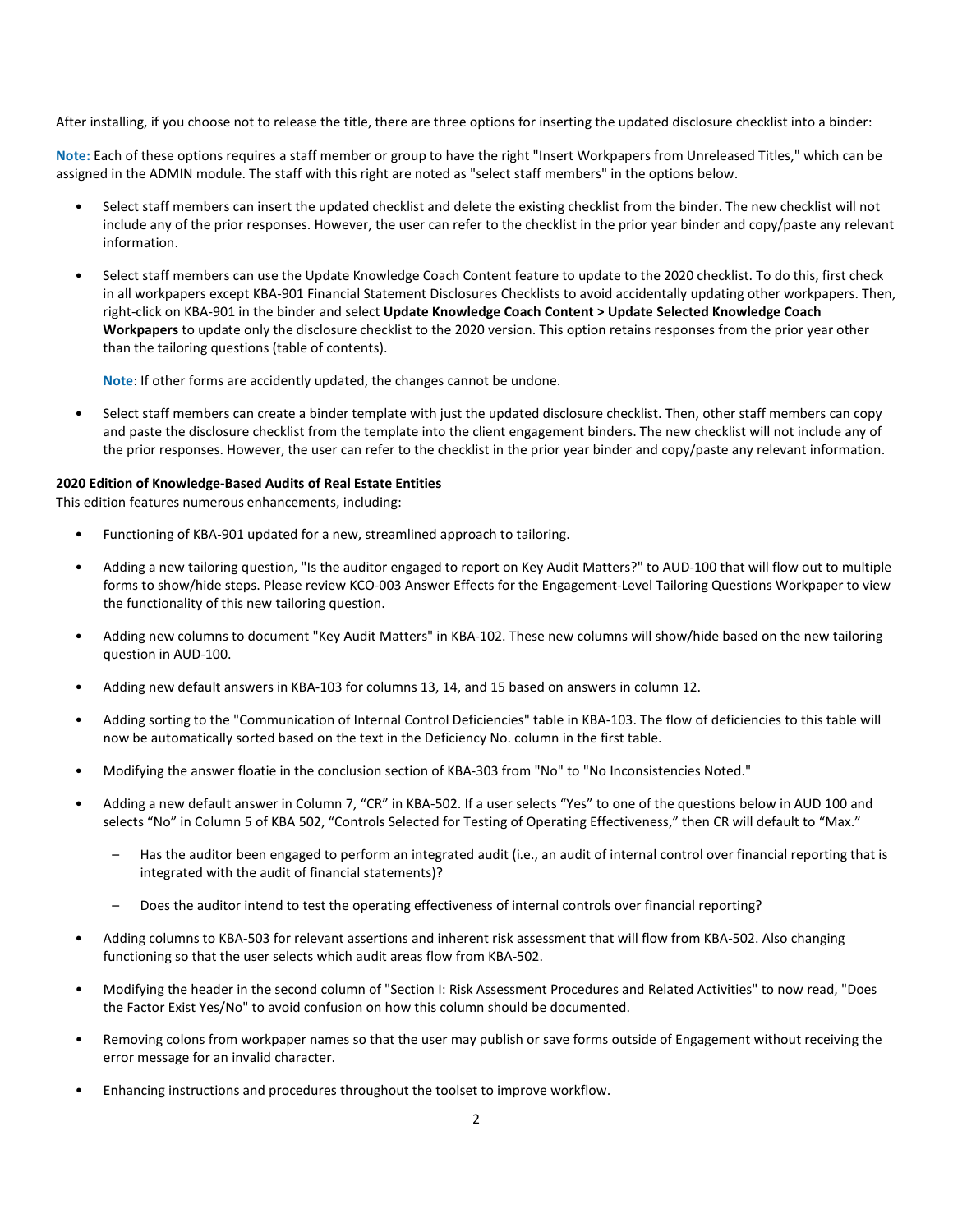- Adding new AUDs, CORs, and RESs as follows:
	- AID-847 Analysis of Service Auditor Report
	- COR-823 Request for Confirmation of Multiemployer Defined Benefit Plan Information
	- COR-907 Communication to Entity with Significant Deficiencies and/or Material Weaknesses: Review of Interim Financial Information
	- RPT-0904A Unmodified Opinion: Emphasis-of-Matter Paragraph Related to Going Concern: Substantial Doubt has Been Alleviated
	- RPT-0960 Unmodified Opinion: Includes Key Audit Matters, Emphasis-of-Matter and Other-Matter Paragraphs
	- RPT-1043 Report to Requesting Party on Application of Requirements of U.S. GAAP to a Specific Transaction
	- RES-029 Implementing New Accounting Principles
	- RES-030 Determining and Communicating Key Audit Matters (KAMs) Decision Tree

[Click here](http://support.cch.com/updates/KnowledgeCoach/pdf/guides_tab/2020%20Real%20Estate%20Entities%20Title%20Overview%20for%20Knowledge%20Coach%20Users.pdf) for the 2020 Audits of Real Estate Entities Title Overview for Knowledge Coach Users.

In addition, forms and practice aids throughout have been updated to include new examples and tips, and where applicable, to take into account new literature, standards, and developments, reflected in the following current audit and accounting guidance:

- FASB Accounting Standards Codification™ as of September 30, 2020, through Accounting Standards Update No. 2020-07
- AICPA Statement on Auditing Standards (SAS) No. 134, Auditor Reporting and Amendments, Including Amendments Addressing Disclosures in the Audit of Financial Statements
- SAS No. 135, Omnibus Statement on Auditing Standards 2019
- SAS No. 137, The Auditor's Responsibilities Relating to Other Information Included in Annual Reports
- SAS No. 138, Amendments to the Description of the Concept of Materiality
- SAS No. 139, Amendments to AU-C Sections 800, 805, and 810 to Incorporate Auditor Reporting Changes From SAS No. 134
- SAS No. 140, Amendments to AU-C Sections 725, 730, 930, 935, and 940 to Incorporate Auditor Reporting Changes From SAS Nos. 134 and 137
- AICPA Ethics Interpretation, Information System Services (ET sec.1.295.145)
- AU-C 930, Interim Financial Information
- AU-C 940, An Audit of Internal Control Over Financial Reporting That Is Integrated With an Audit of Financial Statements

## **Best Practices**

- Save changes to workpapers before closing the workpaper or the binder to ensure that data is correctly updated.
- If Microsoft® Word crashes when using Knowledge Coach, before closing the binder, use the **Save Knowledge Coach Answers** option in the binder view under the Tools menu. This saves all data within tables.
- You can view other Knowledge Coach Best Practices on ou[r Web](https://support.cch.com/kb/solution/000034942/sw34947) site.